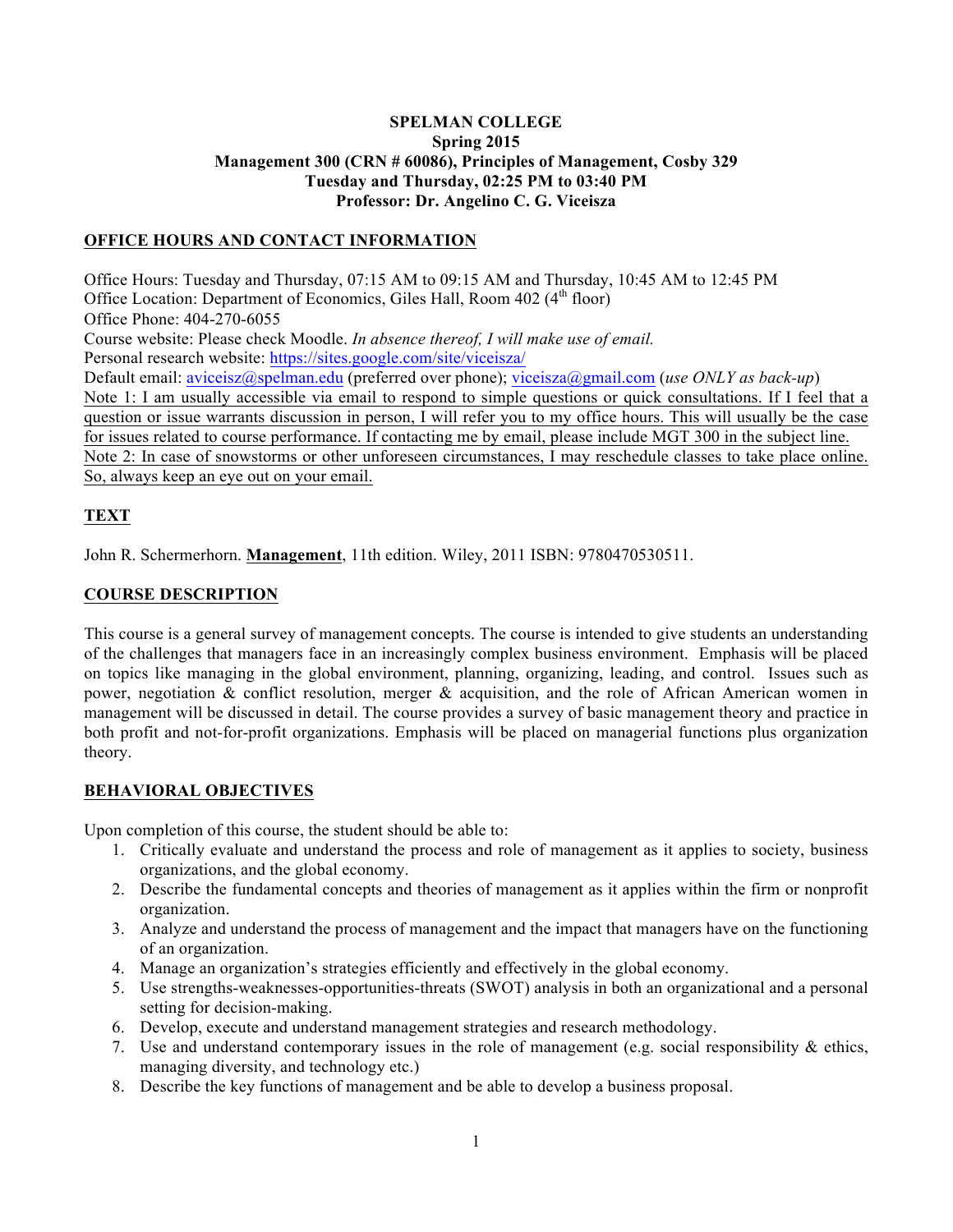## **JUSTIFICATION FOR FOUR CREDITS**

This is a four credit, three contact hour course. To justify the additional credit, the student will be required to:

- 1. Complete take-home quizzes.
- 2. Work on a business plan and related presentation outside of class.
- 3. Read assigned book chapters (see course outline).

# **COURSE GRADING**

| The course grade will be determined by: |                                                      |
|-----------------------------------------|------------------------------------------------------|
| Two $(2)$ exams                         | 30% (15% each)                                       |
| One (1) comprehensive final exam        | 30%                                                  |
| Quizzes                                 | $15\%$ (six out of eight: 2.5% each)                 |
| Business plan                           | 15%                                                  |
| Attendance and participation            | $10\%$ (7.5% for attendance; 2.5% for participation) |

The following grading scale will be employed:

| Percentage Earned | Grade Earned | Percentage Earned                                                                                        | Grade Earned  |   |
|-------------------|--------------|----------------------------------------------------------------------------------------------------------|---------------|---|
| $93 - 100$        |              | $75 - 78$                                                                                                | $C+$          |   |
| $90 - 92$         | A-           | $70 - 74$                                                                                                |               |   |
| $87 - 89$         | $B+$         | $65 - 69$                                                                                                | C-            |   |
| $83 - 86$         |              | $62 - 64$                                                                                                | D+            |   |
| $79 - 82$         | В-           | $58 - 61$                                                                                                | D; below $57$ | F |
|                   |              | Note: (1) The above scale should be regarded as approximate as the instructor reserves the right to make |               |   |

**adjustments in awarding final grades. (2) I typically grade exams on a curve.** 

# **QUIZZES**

Quizzes are due by 11:59 PM of the day after they have been assigned. The dates listed in the course outline are **due dates**, which implies that the quizzes will typically be made available the day before. Quizzes will be completed and submitted via Moodle and will close at midnight. This means that the student's submission should be complete by 11:59 PM. **The student should plan accordingly since late submissions will receive a zero (0).** Please avoid losing points in this unnecessary manner by starting on time.

# **BUSINESS PLAN (BP)**

Part of the course will be to develop a thorough, yet concise BP. The main goals of this exercise are threefold. First, it will enable the student to put concepts in management as well as other business fields (such as marketing, entrepreneurship, marketing, finance, accounting and control, and project management) in practice. Second, it will provide the student an opportunity to communicate her 'business thoughts' in a clear, thorough and concise manner. Third, it will give the student some exposure to the process of seeking funding for a new business.

The BP process will comprise four stages:

- 1) Stage 1: "The Proposal"
	- a. The student will prepare a two-page business proposal presenting an innovative business venture.
	- b. The proposal should address at least the following components: (i) the idea behind the product, service, or business; (ii) its innovativeness relative to existing businesses; (iii) its probability of success (from a financial and marketing standpoint) discussed in a SWOT framework; and (iv) anticipated overall budget (no details necessary at this stage).
	- c. The professor will review this proposal and return it to the student with comments. **The professor's assessment may end up in a rejection of the proposal in which case the student**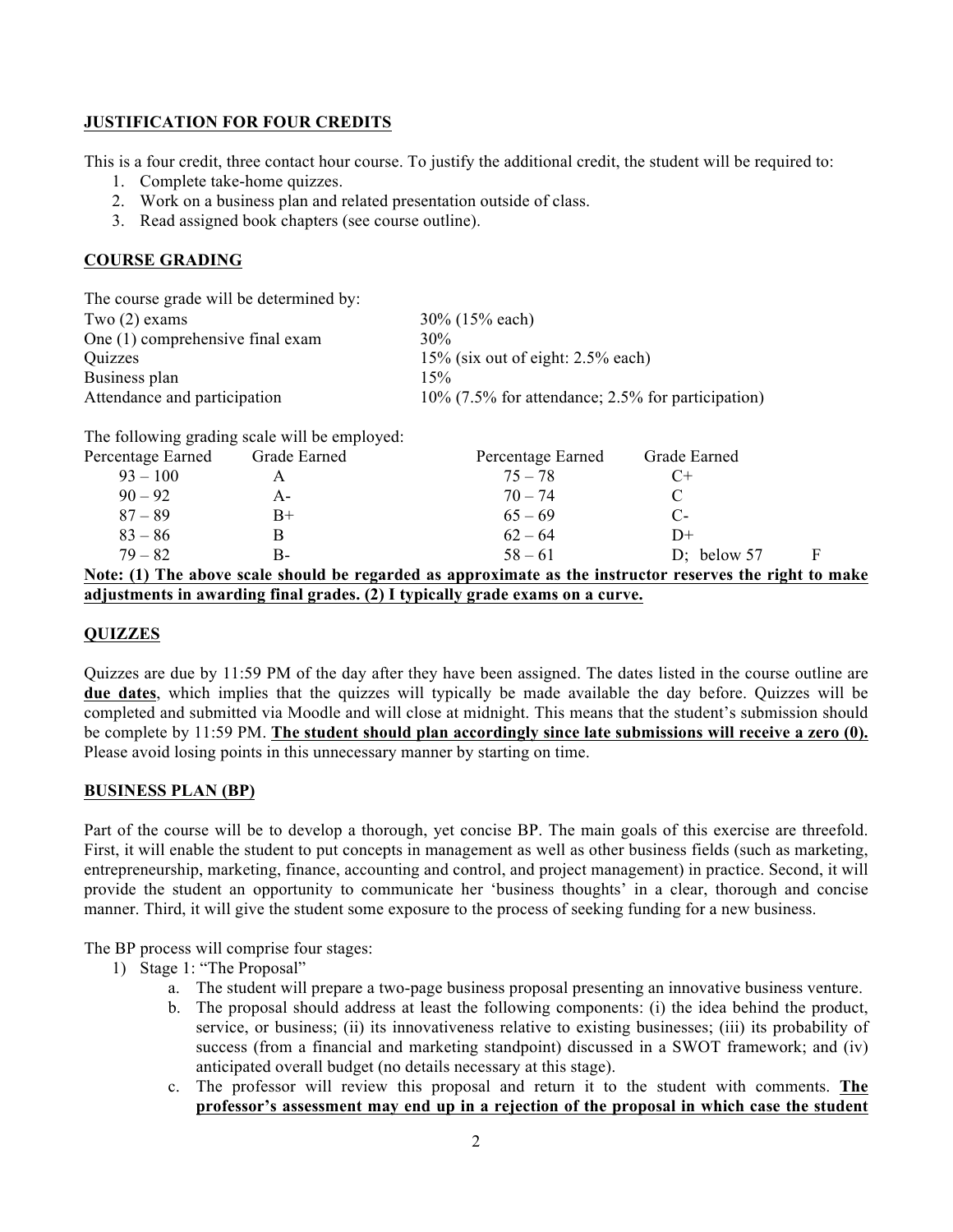### **will have to submit a new proposal. The proposal MUST be approved before the student can continue into stage 2.**

- 2) Stage 2: "Draft BP"
	- a. The student will continue to develop the proposal on the way towards stage 3.
	- b. This should be a legitimate draft of the final BP. It should be at least 50% complete. The draft can take one of the following forms:
		- i. Form 1: It comprises all of the components required in the final BP (see below), but in draft form. That is, these components are initiated but incomplete.
		- ii. Form 2: It comprises the completed versions of the first 50% of the components required in the final BP.
	- c. Given the draft nature, the length should be between 6 and 7.5 pages regardless of the form based on the formatting specifications discussed further below.

## 3) Stage 3: "Final BP"

- a. The student will finalize and submit the final version of the BP.
- b. This version should include all of the following components and its length should be between 12 and 15 pages (see further below for additional formatting requirements):
	- i. Title page with a "catchy title" and appearance (1 page)
		- 1. Think of issues such as branding.
	- ii. Executive summary (1 page)
		- 1. A concise, yet thorough description of the proposed venture, why it is worth an investment, and how much it will cost.
		- 2. This is very important as most executives have limited time and their interest will rise and fall with an "executive summary".
	- iii. Description of the product, service, or business (1 page)
		- 1. A detailed description of the product, service, or business.
		- 2. What does it entail or require?
	- iv. Industry and competitive analysis (1 page)
		- 1. How is the business different from existing businesses and why should we care?
		- 2. How will the business compete?
		- 3. How has the industry performed over the past five years? Is the industry expected to grow or shrink and how will this impact the venture?
		- 4. The discussion should be cast in terms of SWOT analysis and should address the perceived probability of success.
	- v. Marketing plan (1 page)
		- 1. How will the business be promoted? What is the marketing strategy? Discuss the four p's of marketing (that is product, price, place and promotion).
		- 2. How will sales develop over the next few years? What costs will need to be incurred? This needs to be tied to the financial plan (more below).
	- vi. Production plan (1 page)
		- 1. How will "production" occur? Even in case of a service, what components will go into producing the service? Labor, equipment, etc.?
		- 2. Where will raw materials (intermediary goods and services) come from?
		- 3. Where will inventories/equipment be held?
		- 4. Are contracts and consulting services necessary?
		- 5. Again, this needs to be tied to the financial plan (more below).
	- vii. Organizational plan (1 page)
		- 1. Form of ownership: sole proprietorship, partnership, corporation?
		- 2. Staffing: Directors, officers, general staff requirements? Organizational chart.
		- 3. Again, this needs to be tied to the financial plan (more below).
	- viii. Risk assessment and management (1 page)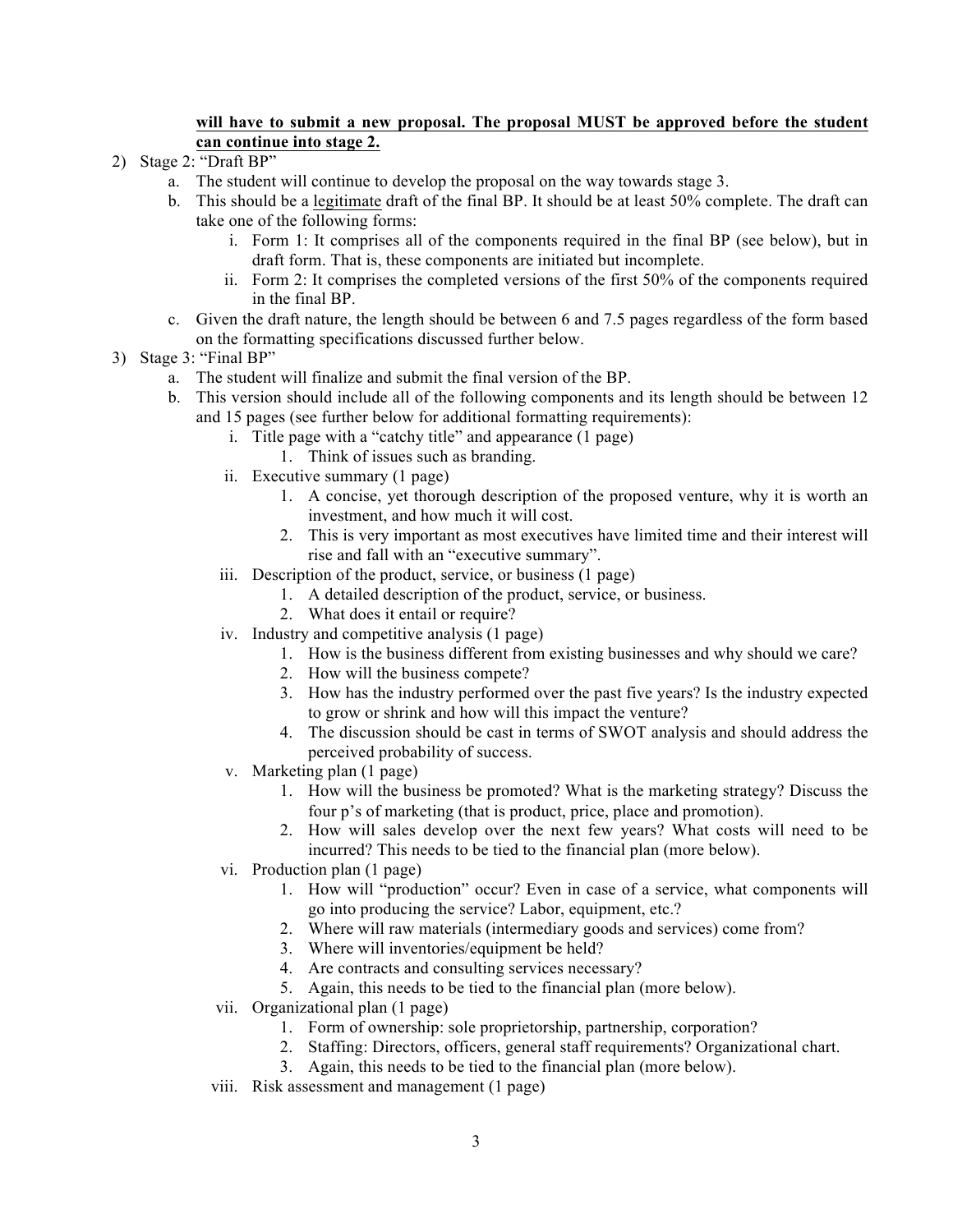- 1. What are the potential risks involved in the business venture? This relates to the SWOT analysis and probability of success.
- 2. How will risks be mitigated? Are there contingency plans in place?
- 3. Discuss both internal risks (that is, risks of engaging in the business) and external risks (that is, risks of the venture failing and of investors losing money).
- ix. Financial plan (2 pages)
	- 1. Detailed budget of the initial investment necessary.
	- 2. Sources of funding.
	- 3. Forecast sales (revenues) and expenses (costs) for the next five years if funded.
	- 4. Losses and/or profits after taxes for the next five years.
	- 5. Accurate and realistic financial statements (balance sheets and income statements).
	- 6. Make sure to describe and justify the key components and assumptions underlying the budget.
	- 7. All this needs to be consistent with the previous components.
- x. Accounting and control plan (1 page)
	- 1. What type of internal and external accounting/auditing procedures will be in place to avoid misuse of invested funds?
	- 2. What accounting standards will be maintained?
	- 3. What checks and balances will be in place to avoid loss of funds and assets?
- xi. Project management (1 page)
	- 1. How will this project be implemented? What are the steps involved?
	- 2. How long will it take for the venture to be up and running?
	- 3. What process is in place to provide feedback and control?
- xii. Conclusion (0.5 to 1 pages)
- xiii. Appendices: Only include other relevant and concise information as well as figures and/or tables.
- 4) Stage 4: "The Pitch"
	- a. The best way to think about "the Pitch" is to watch a TV program such as "Shark Tank" on ABC.
	- b. You will be given ten minutes to "pitch" your idea to the class. Some of this time may very well be sacrificed for questions and answers if the professor (or your fellow students) as investors are not convinced by your pitch.
	- c. The standard expectation is that you will:
		- i. Dress professionally
		- ii. Be on time (that is, be set up and ready to start at your designated time slot)
		- iii. Have a concise pitch for your product, service or business venture. This should take the form of (1) an oral presentation (more below) and (2) a physical or electronic display of your idea. For example, if you are proposing a new variety of tea that is "relaxing" you want to bring in samples.
		- iv. Present the basics of your idea:
			- 1. What is it?
			- 2. Why should we care about it? Is it new? Is it relevant? Is it investment worthy?
			- 3. What is its probability of success?
			- 4. How much it will cost investors?
		- v. Be able to present all this and respond to questions in approximately ten minutes. The audience will serve as potential investors and may include a panel of outside experts.
	- d. The student should upload a portable document format (pdf) of her presentation to Moodle by 11:59 PM of the date of her presentation. Failure to do so will result in points being deducted from "the Pitch".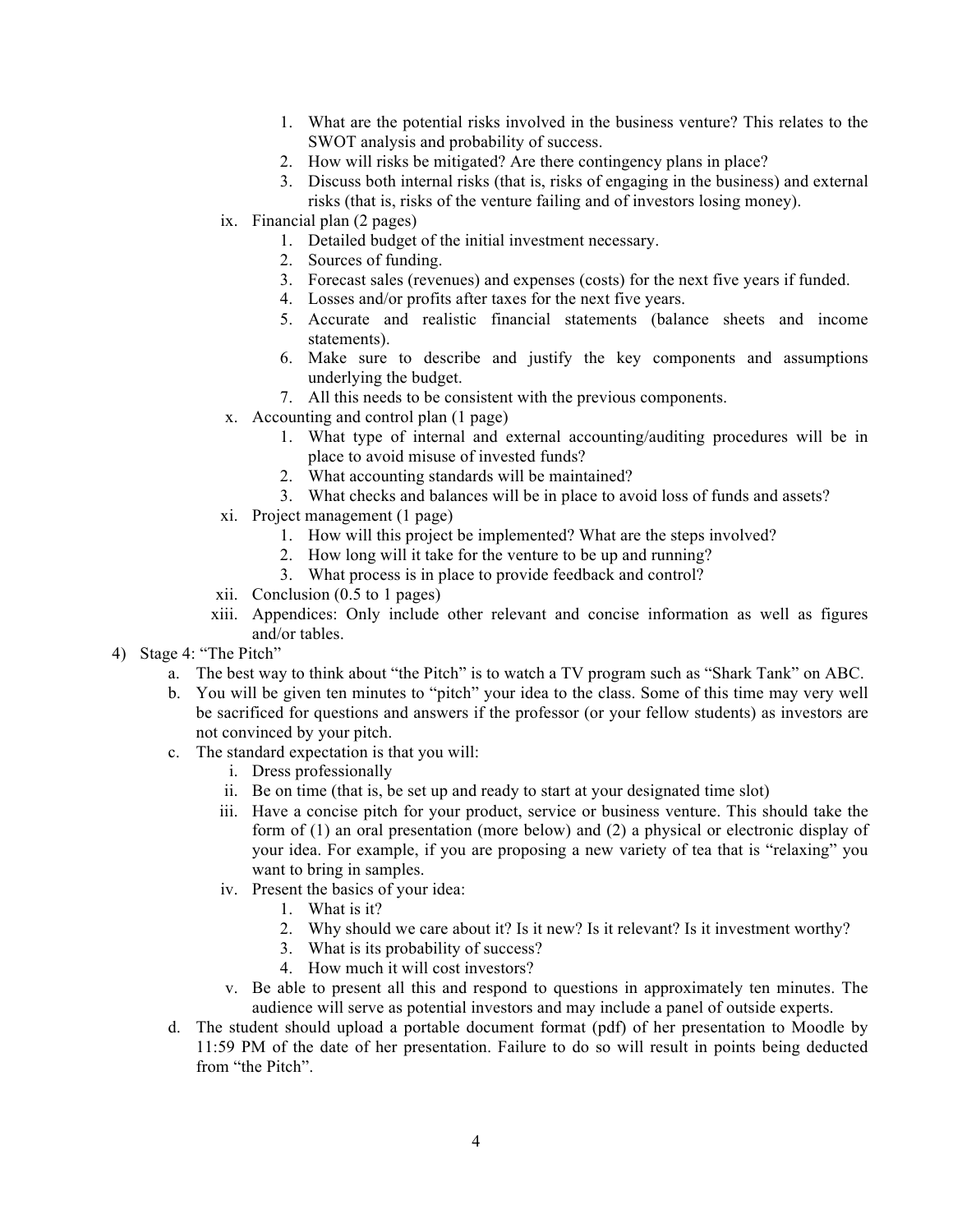**The BP component of the course counts for 15%: (A) 9% for stages 1-3 (1% for stage 1, 3% for stage 2, and 5% for stage 3) and (B) 6% for stage 4.** 

# **All written documentation (that is, stages 1 through 3) should be in Times New Roman 11 point font with 1.5 spacing and 1 inch margins all around. Stage 4 must be uploaded as pdf. Deviations from these specifications will be penalized. ANY FILES THAT ARE UPLOADED TO MOODLE SHOULD BE LESS THAN 2 MB.**

# **MAKE-UP POLICIES AND EXTRA CREDIT**

- 1. **REGULAR EXAMS:** There are absolutely **NO** make-up exams, whether the absence is excused or not. In case an absence is excused by the Office of the Dean within a week of the missed exam date, I reserve the right to prorate the weight of the missed exam over the remaining exams.
- 2. **FINAL EXAM:** The final exam absolutely **CANNOT** be made up. If a student misses the final exam, she will receive a zero (0) for the exam. An exception **may** be made if a student seeks approval from me **PRIOR** to the exam by providing a valid documented excuse approved by the Office of the Dean. Even in this case, I still reserve the right to deny the student's request.
- 3. **QUIZZES:** There are absolutely **NO** make-up quizzes, whether the absence is excused or not. I will drop the two (2) lowest quiz grades when determining the student's overall grade. For example, if a student misses two quizzes, she will receive a zero (0) but those will be dropped.
- 4. **BUSSINESS PLAN:** The business plan absolutely **CANNOT** be made up, whether the absence is excused or not. If a student misses the business plan, she will receive a zero (0).
- 5. **TARDINESS:** Late submissions will **NOT** be accepted. They will receive a zero (0) even if late by one second.
- 6. **EXTRA CREDIT:** It is my experience that most students fail to submit all possible assignments. As such, it does not make economic sense to give opportunities for extra credit since students are not making use of the opportunities already afforded to them. So, I will **NOT** give extra credit, regardless of the student's circumstances.

# **THERE ARE NO EXCEPTIONS TO ANY OF THESE RULES.**

# **ACCESS TO EXAMS**

Exams in this course are not permitted to enter "the public domain". Although there is no obligation to allow the student to review exams after they have been reviewed in class and collected, if a student wishes to review her exam, I will attempt to accommodate her during office hours.

# **ATTENDANCE AND PARTICIPATION POLICY**

Class attendance and participation are mandatory, as these are integral parts of the class. *As such, 10% of your class grade comes from these components.* Please note the following:

- 1. Attendance is taken at the beginning of each class.
- 2. For students who have the habit of arriving after the class begins (late arrival), I reserve the right to count late arrivals as absences. The student is considered late if she is not present when class begins. I typically count tardiness as an absence if the student arrives after I finished taking attendance. In case of excessive lateness (ten minutes after class begins), I reserve the right to bar a student from entering the classroom.
- 3. If a student misses zero (0, no) classes, she receives 100 for the attendance portion of her grade. If a student misses one (1) unexcused class, she receives 95 for attendance. If a student misses two (2) unexcused classes, she receives 90 for attendance. Any student with three (3) or more unexcused absences will receive a zero (0) for attendance. *This means that this student loses 7.5% of her course grade.*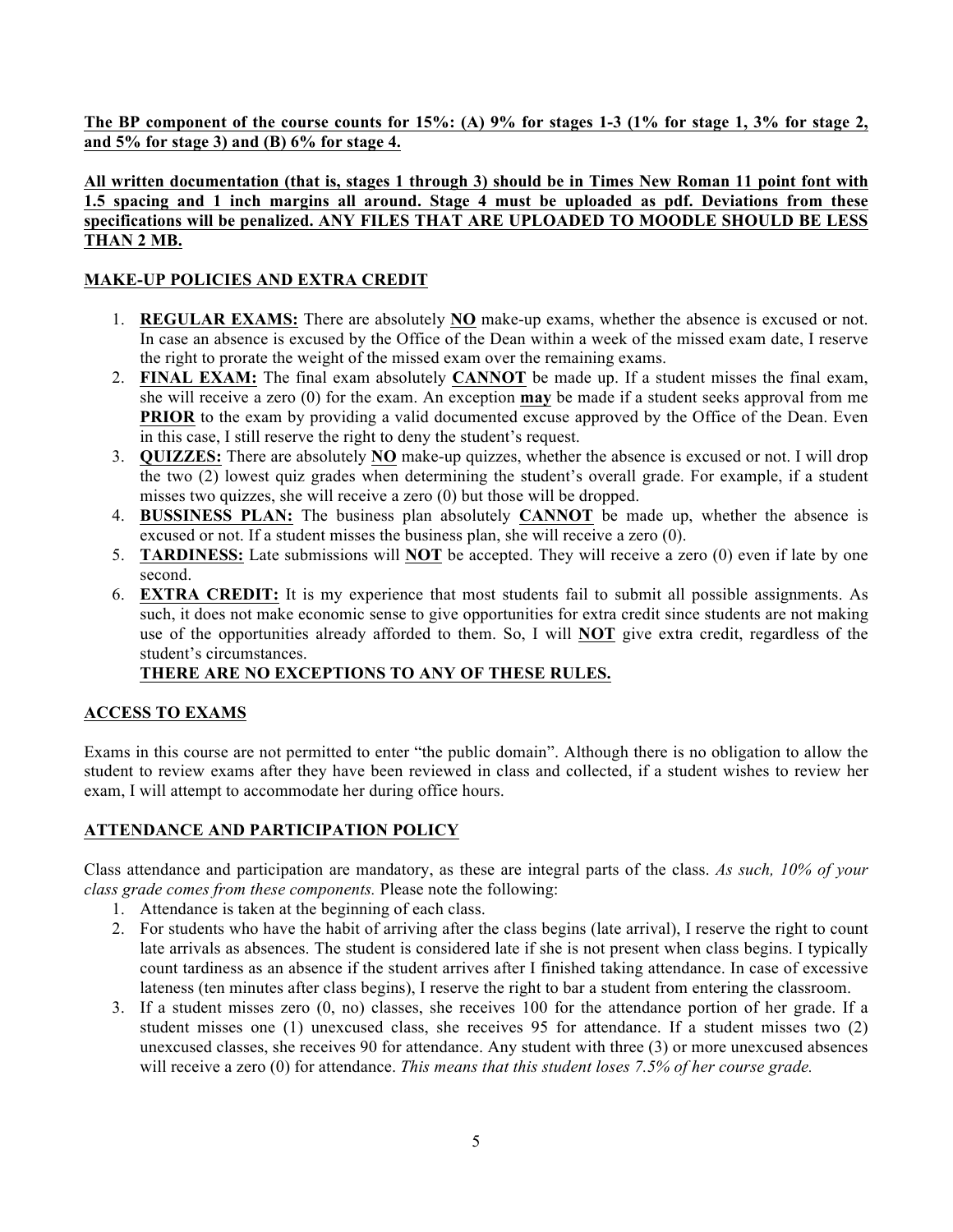- **4. Any student with five (5) or more absences (***excused or unexcused***) will be administratively withdrawn from the course. I will email the student a notification and proceed by processing such withdrawal through the Offices of the Dean of Undergraduate Studies and the Registrar.**
- 5. Class participation will be judged based on thoughtful questions and discussions **and** lack of disruptive behavior during class (see General Code of Conduct section of this syllabus). In particular, if a student uses her cell phone during class (without my permission), she will receive a zero (0) for the participation portion of her grade. *This means that this student loses 2.5% of her course grade.* **THERE ARE NO EXCEPTIONS TO ANY OF THESE RULES.**

## **ACADEMIC INTEGRITY**

The following is Spelman College's **Academic Integrity Policy**:

"At the heart of Spelman College's mission is academic excellence, along with the development of intellectual, ethical and leadership qualities. These goals can only flourish in an institutional environment where every member of the College affirms honesty, trust, and mutual respect. All members of the academic community of Spelman College are expected to understand and follow the basic standards of honesty and integrity, upholding a commitment to high ethical standards. Students are expected to read and abide by the Spelman College Code of Conduct (see the Spelman College Student Handbook) and are expected to behave as mature and responsible members of the Spelman College academic community. Students are expected to follow ethical standards in their personal conduct and in their behavior towards other members of the community. They are expected to observe basic honesty in their work, words, ideas, and actions. Failure to do so is a violation of the Spelman College Academic Integrity Policy."

*Violators will be subject to the sanctions outlined in the Spelman College Bulletin.*

#### **GENERAL CODE OF CONDUCT (INCLUDING TECHNOLOGY AND CELL PHONE USE POLICY)**

It is understood that any student participating in this course will conduct herself in a manner that is constructive and non-disruptive to the learning environment. This is out of mutual respect for the professor as well as her fellow students.

With this in mind, use of any form of technology—including computers and cell phones—is only allowed if it is absolutely necessary for the student's learning within the course. If so, the student should see me by the end of the first day of class to discuss and potentially obtain permission to use such a technology. Even if granted, I still reserve the right to revoke this privilege if I note in a future class that such technology is being used for purposes other than learning related to the course.

**In the absence of such permission, use of technologies is strictly prohibited unless the professor explicitly requests the students to use such technologies. The student should turn off her cell phone, computer, or any other noise-making device while in class as these can generally be considered disruptive. Any such disturbances will result in automatic eviction from class. NO EXCEPTIONS!!!**

#### **DISABILITY STATEMENT**

The following is Spelman College's **Disability Statement**:

"Spelman College is committed to ensuring the full participation of all students in its programs. If you have a documented disability (or think you may have a disability) and, as a result, need a reasonable accommodation to participate in class, complete course requirements, or benefit from the College's programs or services, you should contact the Office of Disability Services (ODS) as soon as possible. To receive any academic accommodation,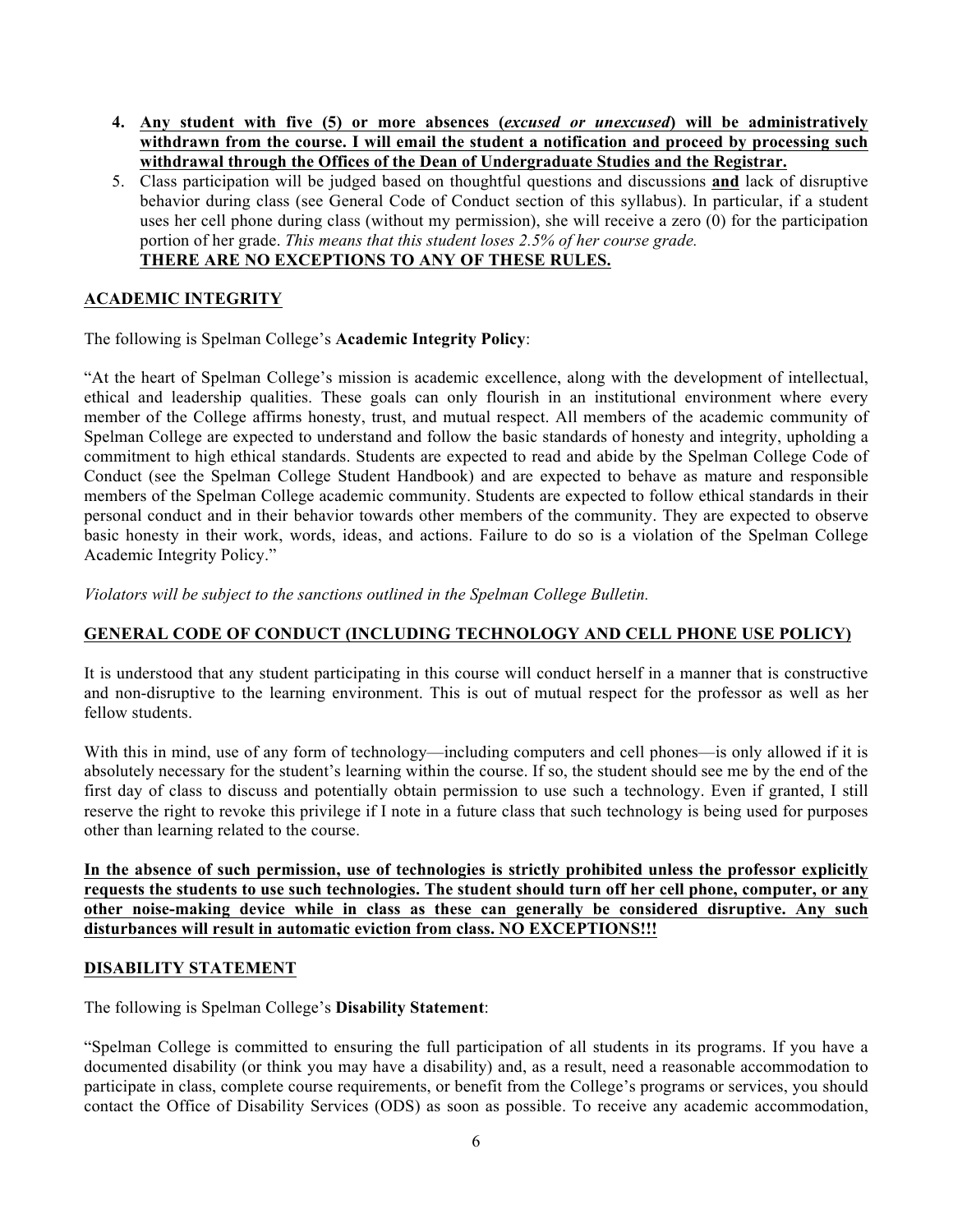you must be appropriately registered with ODS. The ODS works with students confidentially and does not disclose any disability-related information without their permission. ODS serves as a clearinghouse on disability issues and works in partnership with faculty and all other student service offices. For further information about services for students with disabilities, please contact the ODS at 404-270-5289 (voice), located in MacVicar Hall, Room 106<sup>"</sup>

## **THE SPELMAN COLLEGE TEACHER CERTIFICATION PROGRAM**

For economics majors who are enrolled in the Spelman College Teacher Certification Program, the content of this course is consistent with the conceptual framework of the Department of Education—a framework that emphasizes the teacher as leader. As one of the departments that participate in the Teacher Certificate Program at the college, this framework has been shared and articulated by students and faculty within the Economics department. The course content is also consistent with the Georgia Quality Core Curriculum in Economics as well as the voluntary National Content Standards of the National Council of Economics Education.

#### **LEARNING RESOURCES CENTER**

The Spelman College Learning Resource Center (see http://www.spelman.edu/academics/academicsupport/learning-resources-center) is located in the Milligan Building, 2nd floor. The Center provides peer tutors for various subject areas, including economics. The schedule of times when peer tutors will be available can be acquired from the Center. This is a valuable resource for student learning and students are urged to avail themselves of the Center. Peer tutors have previously been very successful students in the course.

## **GENERAL REMARKS**

- 1. Students are expected to plan their air travel at the end of the semester so that it does not conflict with the final exam. The same applies to other types of travel throughout the semester.
- 2. Students should select a "buddy" in the course from whom they can obtain materials in case they miss class. It is the student's responsibility to obtain such material and stay up to speed.
- 3. The syllabus provides a general plan for the course; deviations may be necessary.